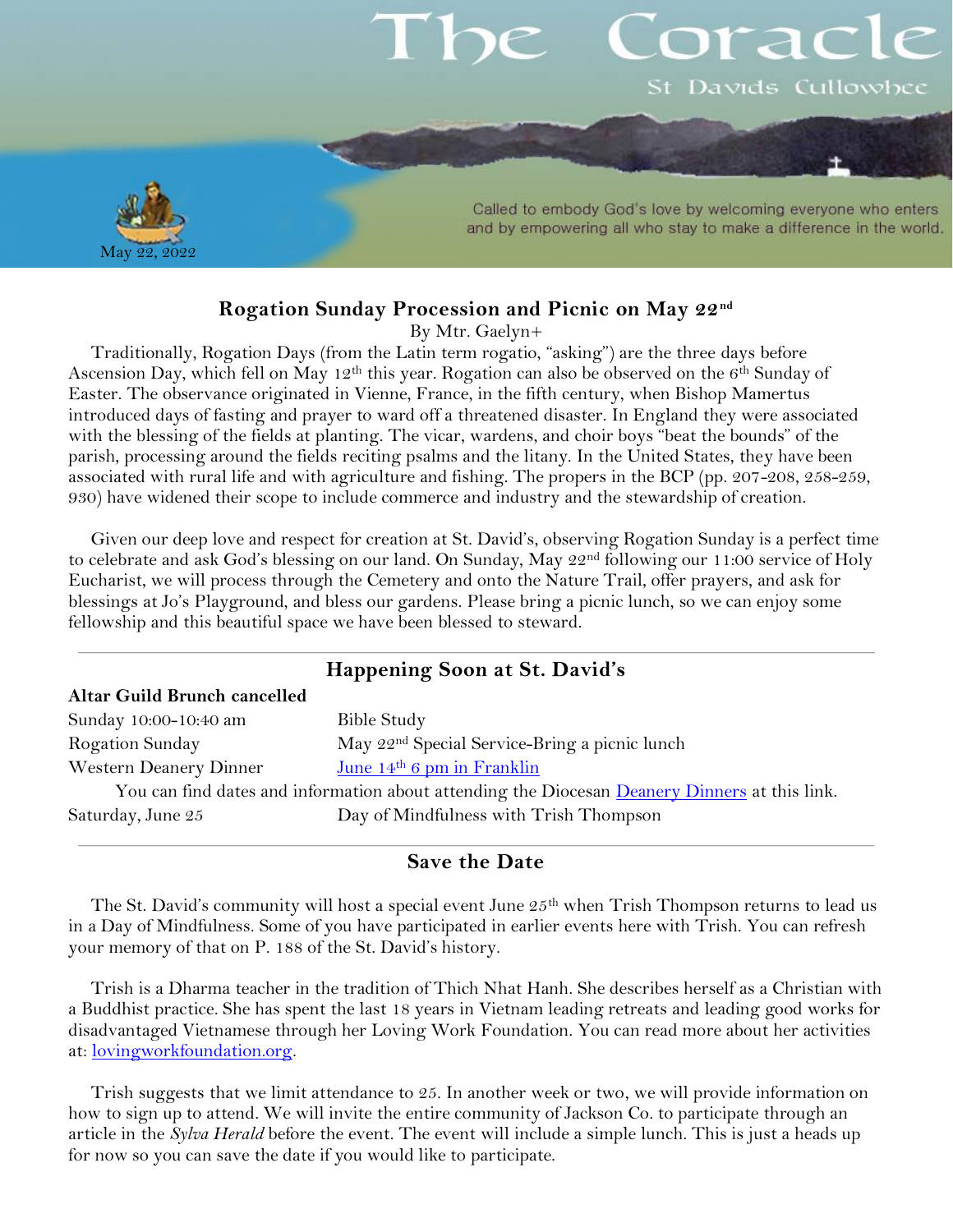### **Vestry News**

#### Dear Friends,

Your Vestry met on Monday May 9<sup>th</sup>. As always, we began with prayer and brought pastoral concerns to one another's attention.

We took a short field trip to the Cemetery to visualize the Cemetery Committee's recommendation that we consider several new plots for cremains. The Vestry then passed motions for eight additional plots, as well as creating an area to designate as a Memorial Garden (where ashes may be scattered or interred without an urn), and a Pet Memorial Garden.

Our new parish Administrative Assistant, Graydon Elliott, started this week. Graydon has been a regular ECM member and a Sunday attendee when his work schedule allows. This position has been open for a few months, and having it now filled again will free up Mtr. Gaelyn's time for pastoral care and other ministry.

Some exciting change is coming to our driveway! For greater visibility and an aesthetic update, we are going to be replacing the sign on Forest Hills Rd. Look for that later in the summer.

There have been a few Covid cases among us this week (nothing serious but it's sobering nonetheless.) Generally speaking, the most common variant currently circulating is more contagious, but symptoms tend to be milder. In Jackson County there were a total of 70 positive PCR tested cases the week of  $5/7/22$ . Numbers have been going up for the past four weeks (covid 19.ncdhhs.gov).

Let's remember that although symptoms may be mild, the virus shed by *you* might not be mild to someone whose immune system is weakened by other challenges, including just simply advanced age. The CDC recommends wearing a mask based on your personal preference, informed by your personal level of risk. Let's protect one another by being vigilant with handwashing and appropriate distancing. I know I have been enjoying the feeling of freedom from masks and worry, BUT ... it's not over 'til it's over....

Holding each and all of us in love and prayer, Betsy Swift Senior Warden



The climbing dome is complete.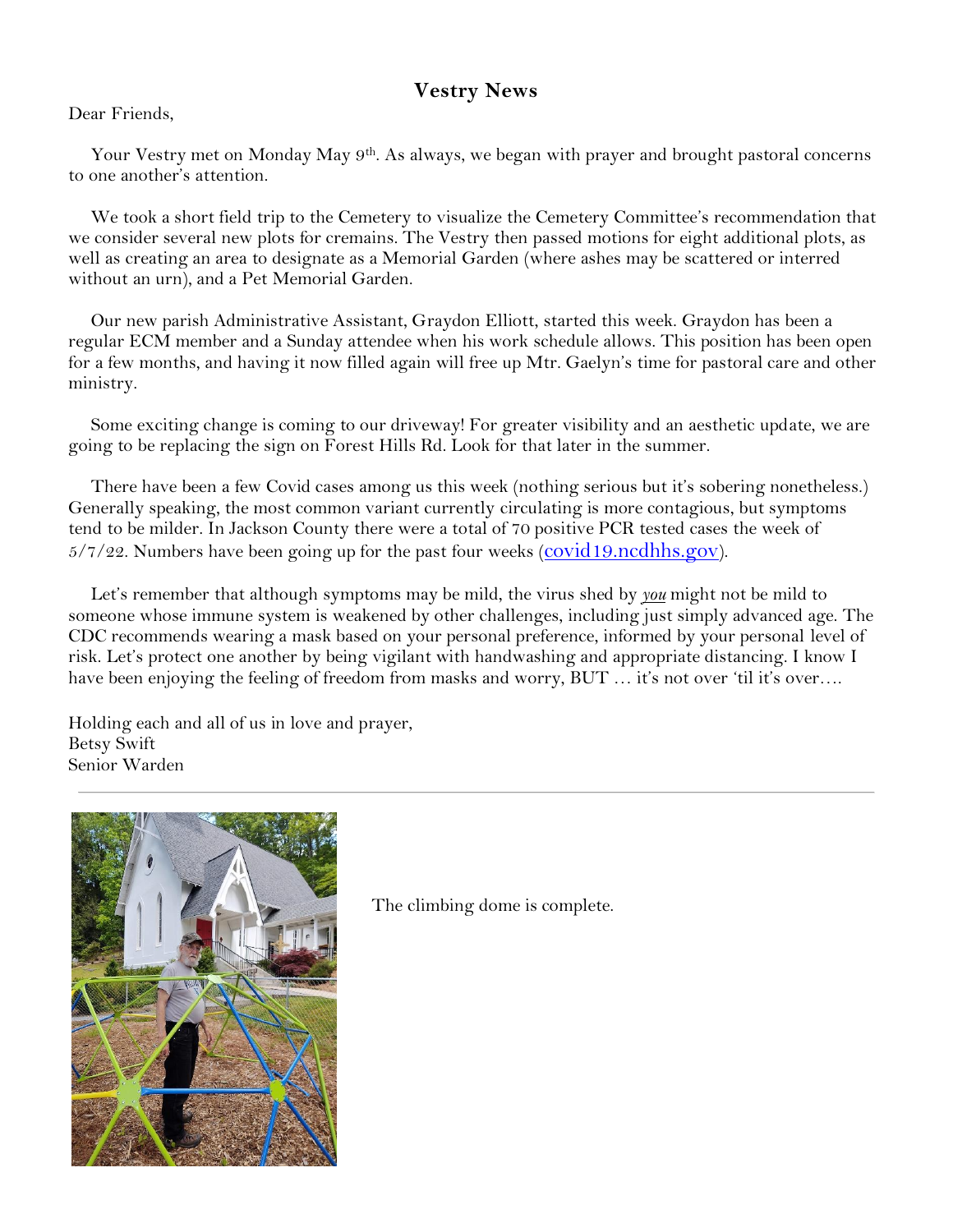#### **Investment & Endowment Policies**

by Randi Neff

St. David's monies are kept in three accounts: the general checking account, an investment fund, and the Endowment. The checking account normally contains four to six months of budgeted expenses. The investment fund, in addition to general reserves, contains money that is restricted to use for the Cemetery, Altar Guild, and future large expenses for such things as roofs, HVAC equipment, and water heaters. It is our intent to add to the investment fund annually so that the projected costs of these items can be paid out of invested funds. It is expected that these funds will reduce the amount of fundraising needed for capital expenses 15 to 30 years down the road.

The investment and Endowment accounts are managed by the Episcopal Church Foundation. The latter is governed by a lengthy (19 page) policy and directed by the Vestry with guidance from the Finance and Endowment Committees. It is protected by state law under the Uniform Prudent Management of Institutional Funds Act (UPMIFA) and held in perpetuity for Capital improvements, outreach ministries, grants, seed money for new ministries, and special one-time projects. It is managed as a long-term investment. Withdrawals from the Endowment fund are rare. However, it can be used for emergencies with a two-thirds vote by the Vestry at two consecutive regularly scheduled meetings and the congregation must be informed. Any distribution of these funds will be based upon a total return principle and are limited to 3% to 5% of the market value.

St. David's annual budget works on a cash basis. All expected expenses are budgeted based on pledges and projected revenue from non-pledge contributions and fund-raising.

The Investment fund is invested in a manner that is sensitive to environmental, social and governance issues; we have specifically chosen to only invest in fossil fuel free funds.

I am still learning about these funds and their management, but I'd be happy to talk more with anyone who would like more details.

## **Parish News & Notes**

**Birthdays** May 22 **David Bowles** May 30 **Steve Steinbrueck**



#### **Message from Boot Hanks**

I wanted to share a couple of pics (to put a face to a name) and gratitude to everyone at St. David's who has been keeping my dad, Randy, in their thoughts and prayers. This first pic is from Easter Sunday service in Baton Rouge, and the second was the morning I left him after his first procedure. I will travel back to BR next week for his last two procedures on the 26<sup>th</sup> and 27<sup>th</sup>. Please continue to keep my dad (& mom) in your prayers. I cannot tell you how much they are appreciated and felt!!

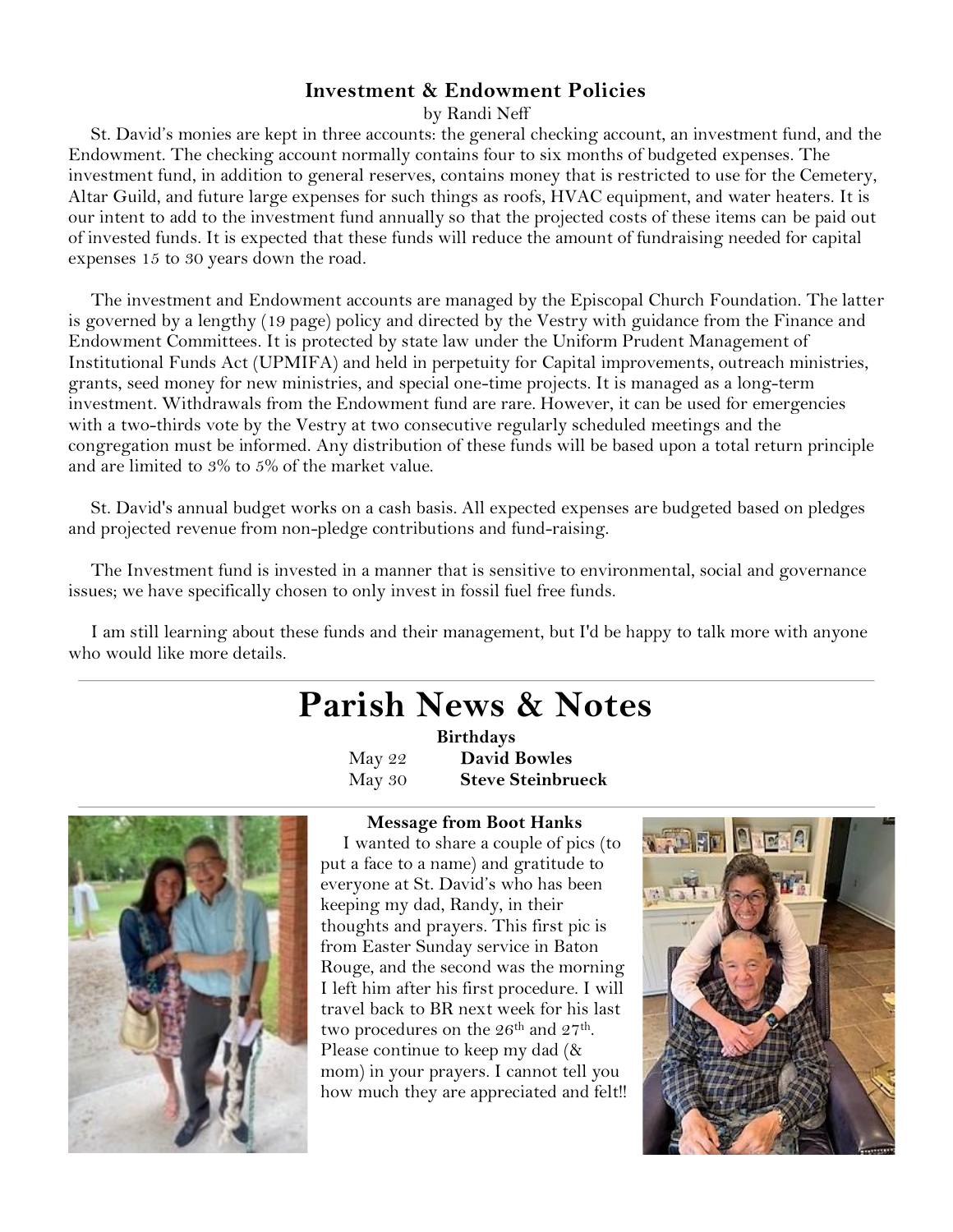Judy and Ron Robinson enjoyed three days in New Orleans last week. Beignets for breakfast, exploring Tulane campus (Judy's undergrad university), a day at the WWII museum, jazz in a French Quarter pub, and the Jazz Festival filled their days. But it was hot and humid and return to our mountains, a pleasure.



A sincere thank you from the editor for your submissions! News items and especially photos are always welcome. Let us know what you are up to or anything of interest to your parish friends. Send items to [Maggie Bowles.](mailto:magbowles@gmail.com)

## **Securing Our Property**

Please remember to lock any doors that you may have opened either upstairs or in the *Gathering* **Place when you leave!**

#### **Beware of Scammers!**

Please know that no member of the St. David's clergy or staff will ever contact the parish via email or text requesting money or gift cards! Please do not respond to or forward suspicious emails, and never give out your personal information to anyone over the internet or through email.

#### **Lake Logan Events <https://www.lakelogan.org/events/> [Link for Diocesan Newsletter](https://files.ctctusercontent.com/bcd32219001/75075db9-7c0d-488e-ad4e-ddfa7bb70a84.pdf?rdr=true)**

#### **Beans & Rice**

Donations of rice and beans may be left in the large containers behind the front doors of the church to be distributed to Vecinos and families.



## **Regular Schedule at St. David's**

**Sundays** 

10:00-10:40 Bible Study in the Upper Room 11:00 In-Person and Facebook Live Holy Eucharist, Rector in office **Mondays and Wednesdays**  Rector in office **2 nd Mondays at 5:30**  Vestry in the Gathering Place